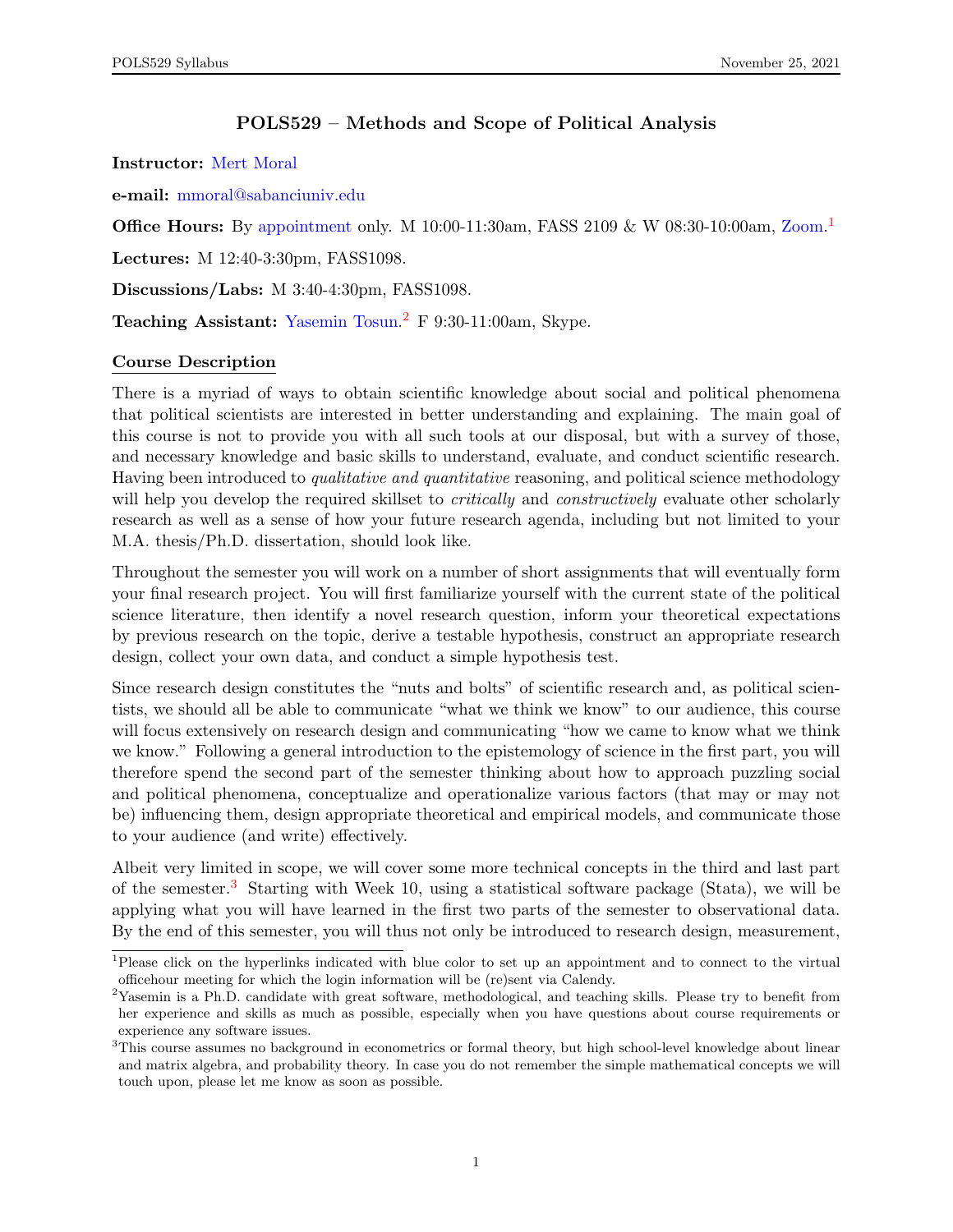and causal inference as the three major topics in political methodology but also be able to evaluate scholarly works and design your own independent research.

### Course Outline and Short Assignments

- 27.09 Introduction and overview
- 11.10 Political science
- 25.10 Causality and causal inference
- Lab Session Introduction to  $\mathbb{F}T_FX$
- 
- 08.11 Fundamentals of research design Lab Session – Latex Lab
- 15.11 Case selection and sampling F3. Research design 22.11 Measurement Lab Session – Introduction to Stata
- 29.11 Variables and distributions O2. Introduction to Stata
- Lab Session Graphing in Stata
- Lab Session Stata Lab
- Lab Session Stata-LATEX Integration
- 
- 27.12 Research design presentations
- 03.01 Final Research Paper (11:59am)
- 14.01 Final Exam  $(9:00am)^6$  $(9:00am)^6$

# 0[4](#page-0-0).10 Science and epistemology 01. Prominent political science research<sup>4</sup>

- 18.10 Theory and knowledge F1. Identifying a research topic/question<sup>[5](#page-0-0)</sup>
- 01.11 Experimental research F2. Literature review and puzzle
	-
	-
- 06.12 Introduction to hypothesis testing O3. Drawing a histogram and a scatterplot
- 13.12 Correlation and bivariate regression F4. Collecting and understanding your data
- 20.12 Wrap-up and presentations O4. Analyzing Turkish Election Study data

## Textbooks<sup>[7](#page-0-0)</sup>

There are two required textbooks for POLS529. You should have hard or soft copies of::

- Kellstedt, Paul M. and Guy D. Whitten. 2018. The Fundamentals of Political Science Research. 3rd Edition. New York: Cambridge University Press.
- King, Gary, Robert O. Keohane, and Sidney Verba. 1994. Designing Social Inquiry: Scientific Inference in Qualitative Research. Princeton, NJ: Princeton University Press.

– Assigned chapters from two other (text)books that will also be used in POLS530 in the Spring term are available online at the "Resources" section of the [course page.](https://sucourse.sabanciuniv.edu/plus/course/view.php?id=3857)

• Acock, Alan C. 2018. A Gentle Introduction to Stata. 6<sup>th</sup> Edition. College Station, TX: Stata Press.

<sup>4</sup>Week 2 may be rescheduled due to the APSA annual meeting.

 $5$ The short assignments with the prefix "F" will eventually constitute the related parts of your final paper.

 ${}^{6}$ The exam will be in C/FMAN/G050. Please see the exam and other [\(campus\) rules for the 2021-2022 academic](https://www.sabanciuniv.edu/en/campus-rules-2021-2022-academic-year) [year.](https://www.sabanciuniv.edu/en/campus-rules-2021-2022-academic-year)

<sup>7</sup>Older editions of three of the four textbooks are available at the Information Center. You can of course prefer cheaper, earlier editions than the most up-to-date ones. In that case, however, you will be responsible for finding out any omissions, revisions, or additions.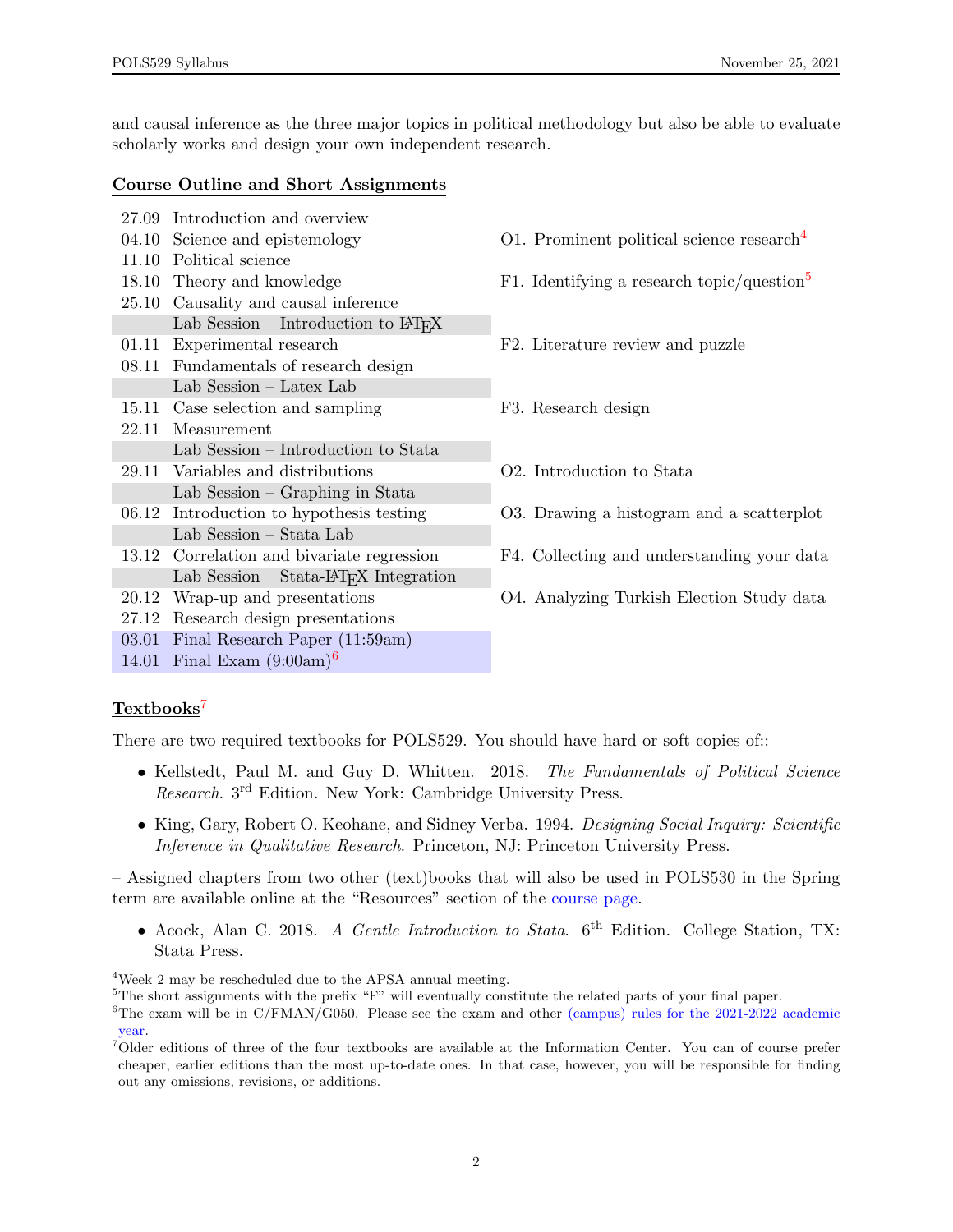• Wooldridge, Jeffrey M. 2019. Introductory Econometrics: A Modern Approach. 7<sup>th</sup> Edition. Mason, OH: South-Western, Cengage Learning.

– All required readings for each week are listed below.<sup>[8](#page-0-0)</sup> While you can click on the hyperlinks indicated with blue color for journal articles,  $9$  conference papers and book chapters are uploaded to the "Resources" section of the [course page.](https://sucourse.sabanciuniv.edu/plus/course/view.php?id=3857)

## Required Readings

 $\star$  Week 2 (04.10) - Science and epistemology

– Kuhn, Thomas S. 1996. *The Structure of Scientific Revolutions*.  $3<sup>rd</sup>$  Edition. Chicago, IL: University of Chicago Press. [Chapters 1-10: pp.1-110].

– Popper, Karl R. 2002. *The Logic of Scientific Discovery*. New York: Routledge Classics. [Chapters 1-4, and 10, and Appendix ∗i: pp.3-73, 248-82, 312-18].

## $\star$  Week 3 (11.10) - Political science

– Kellstedt and Whitten. [Chapters 1-2: pp.1-55].

– King, Keohane, and Verba. [Chapters 1-2: pp.3-74].

## $\star$  Week 4 (18.10) - Theory and knowledge

– Clarke, Kevin A., and David M. Primo. 2012. A Model Discipline: Political Science and the Logic of Representations. New York: Oxford University Press. [Chapters 1-4, and 6: pp.1-103, 134-67].

– Rundlett, Ashlea, and Milan W. Svolik. 2016. ["Deliver the Vote! Micromotives and](https://www.cambridge.org/core/journals/american-political-science-review/article/deliver-the-vote-micromotives-and-macrobehavior-in-electoral-fraud/348D3A1DB751D4D4C91ABCDE2056F15E) [Macrobehavior in Electoral Fraud"](https://www.cambridge.org/core/journals/american-political-science-review/article/deliver-the-vote-micromotives-and-macrobehavior-in-electoral-fraud/348D3A1DB751D4D4C91ABCDE2056F15E). American Political Science Review 110(1): 180-97.

For the first quiz:

– Brambor, Thomas, William Roberts Clark, and Matt Golder. 2007. ["Are African Party](http://www.sciencedirect.com/science/article/pii/S0261379406000655) [Systems Different?".](http://www.sciencedirect.com/science/article/pii/S0261379406000655) Electoral Studies 26: 315-23.

– Mozaffar, Shaheen, James R. Scarritt, and Glen Galaich. 2003. ["Electoral Institutions,](http://www.jstor.org/stable/3117615?seq=1#page_scan_tab_contents) [Ethnopolitical Cleavages, and Party Systems in Africa's Emerging Democracies."](http://www.jstor.org/stable/3117615?seq=1#page_scan_tab_contents) American Political Science Review 97(3): 379-90.

– Mylonas, Harris, and Nasos Roussias. 2008. ["When Do Votes Count? Regime Type, Elec](http://journals.sagepub.com/doi/pdf/10.1177/0010414007305815)[toral Conduct, and Political Competition in Africa."](http://journals.sagepub.com/doi/pdf/10.1177/0010414007305815) Comparative Political Studies 41(11): 1466-91.

<sup>8</sup>You should get used to reading –a lot! Because especially technical and applied readings assigned for this course will be quite different from those you have so far encountered, while doing so please keep in mind what you are trying to accomplish by reading –i.e., understanding the main argument(s) the article/book makes, why it is novel or interesting, how the author assesses empirical evidence, and what the evidence tells you. In addition to being knowledgeable about previous literature and research methodology, evaluating scholarly research requires thinking (thoroughly) about what the author/s does (and does not) say/s. It may thus require reading the same text multiple times. Sometimes, even after doing so, you may not fully understand it. It is normal and should not discourage you from (re)reading and, more importantly, from asking questions.

 $9$ You should be connected to the University (wireless or virtual private) network to be able to do so. Please get in touch with Yasemin Hoca if you experience any problems with accessing the assigned articles.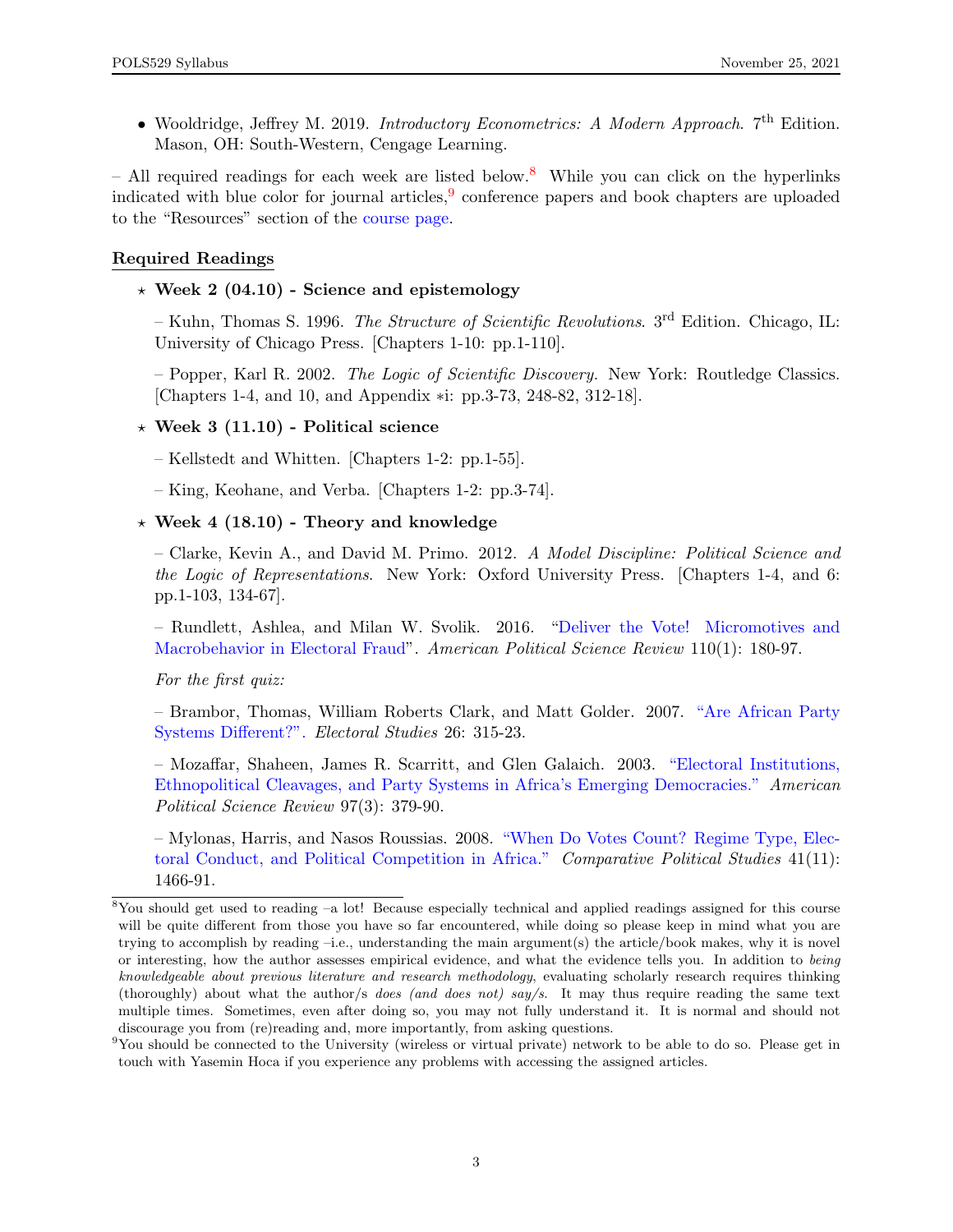– Ordeshook, Peter C., and Olga V. Shvetsova. 1994. ["Ethnic Heterogeneity, District Mag](http://www.jstor.org/stable/2111337?seq=1#page_scan_tab_contents)[nitude, and the Number of Parties."](http://www.jstor.org/stable/2111337?seq=1#page_scan_tab_contents) American Journal of Political Science 38(1): 100-23.

### $\star$  Week 5 (25.10) - Causality and causal inference

– Kellstedt and Whitten. [Chapter 3: pp.51-66].

– King, Keohane, and Verba. [Chapter 3: pp.75-114].

– Fearon, James D. 1991. ["Counterfactuals and Hypothesis Testing in Political Science"](http://www.jstor.org/stable/2010470?seq=1#page_scan_tab_contents). World Politics 43(2): 169-95.

– King, Gary, and Langche Zeng. 2007. ["When Can History Be Our Guide? The Pitfalls of](http://www.jstor.org/stable/4621707?seq=1#page_scan_tab_contents) [Counterfactual Inference"](http://www.jstor.org/stable/4621707?seq=1#page_scan_tab_contents). International Studies Quarterly 51(1): 183-210.

#### $\star$  Week 6 (01.11) - Experimental research

– Shadish, William R., Thomas D. Cook, and Donald T. Campbell. 2002. Experimental and Quasi-Experimental Designs for Generalized Causal Inference. Boston, MA: Houghton-Mifflin. [Chapters 1-3, 14.1: pp.1-102, 456-84].

For the second quiz:

– Anderson, Sarah E., Mark T. Buntaine, Mengdi Liu, and Bing Zhang. 2019. ["Non-](https://onlinelibrary.wiley.com/doi/abs/10.1111/ajps.12428)[Governmental Monitoring of Local Governments Increases Compliance with Central Man](https://onlinelibrary.wiley.com/doi/abs/10.1111/ajps.12428)[dates: A National-Scale Field Experiment in China.](https://onlinelibrary.wiley.com/doi/abs/10.1111/ajps.12428)" American Journal of Political Science 63 (3):626-43.

– Gaines, Brian J., James H. Kuklinski, and Paul J. Quirk. 2007. ["The Logic of the Survey](http://www.jstor.org/stable/25791875?seq=1#page_scan_tab_contents) [Experiment Reexamined.](http://www.jstor.org/stable/25791875?seq=1#page_scan_tab_contents)" Political Analysis 15(1): 1-20.

– Hangartner, Dominik, Elias Dinas, Moritz Marbach, Konstantinos Matakos, and Dimitros Xefteris. 2019. ["Does Exposure to the Refugee Crisis Make Natives More Hostile?"](https://www.cambridge.org/core/services/aop-cambridge-core/content/view/3E66D9B39336C652F9EF6D7EF9DF0735/S0003055418000813a.pdf/does_exposure_to_the_refugee_crisis_make_natives_more_hostile.pdf) American Political Science Review 113 (2):442-55.

– Huff, Connor, and Joshua D. Kertzer. 2018. ["How the Public Defines Terrorism.](https://onlinelibrary.wiley.com/doi/epdf/10.1111/ajps.12329)" American Journal of Political Science 62 (1):55-71.

#### $\star$  Week 7 (08.11) - Fundamentals of research design

– Kellstedt and Whitten. [Chapter 4: pp.77-103].

– King, Keohane, and Verba. [Chapter 4: pp.115-49].

– King, Gary. 1986. ["Replication, Replication"](http://www.jstor.org/stable/420301?seq=1#page_scan_tab_contents). PS: Political Science and Politics 28(3): 444-52.

– King, Gary. 1995. ["How not to Lie with Statistics: Avoiding Common Mistakes in Quan](http://www.jstor.org/stable/2111095?seq=1#page_scan_tab_contents)[titative Political Science"](http://www.jstor.org/stable/2111095?seq=1#page_scan_tab_contents). American Journal of Political Science 30(3): 666-87.

– Moral, Mert. 2019. [A Comparative Study of the Individual and Contextual Determinants](http://methods.sagepub.com/case/comparative-study-individual-contextual-determinants-invalid-votes-europe) [of Invalid Votes in Europe.](http://methods.sagepub.com/case/comparative-study-individual-contextual-determinants-invalid-votes-europe) In SAGE Research Methods Cases doi:10.4135/9781526478733.

#### $\star$  Week 8 (15.11) - Case selection and sampling

– Geddes, Barbara. Paradigms and Sand Castles: Theory Building and Research Design in Comparative Politics. 2003. Ann Arbor, MI: University of Michigan Press. [Chapters 3-4: pp. 89-173].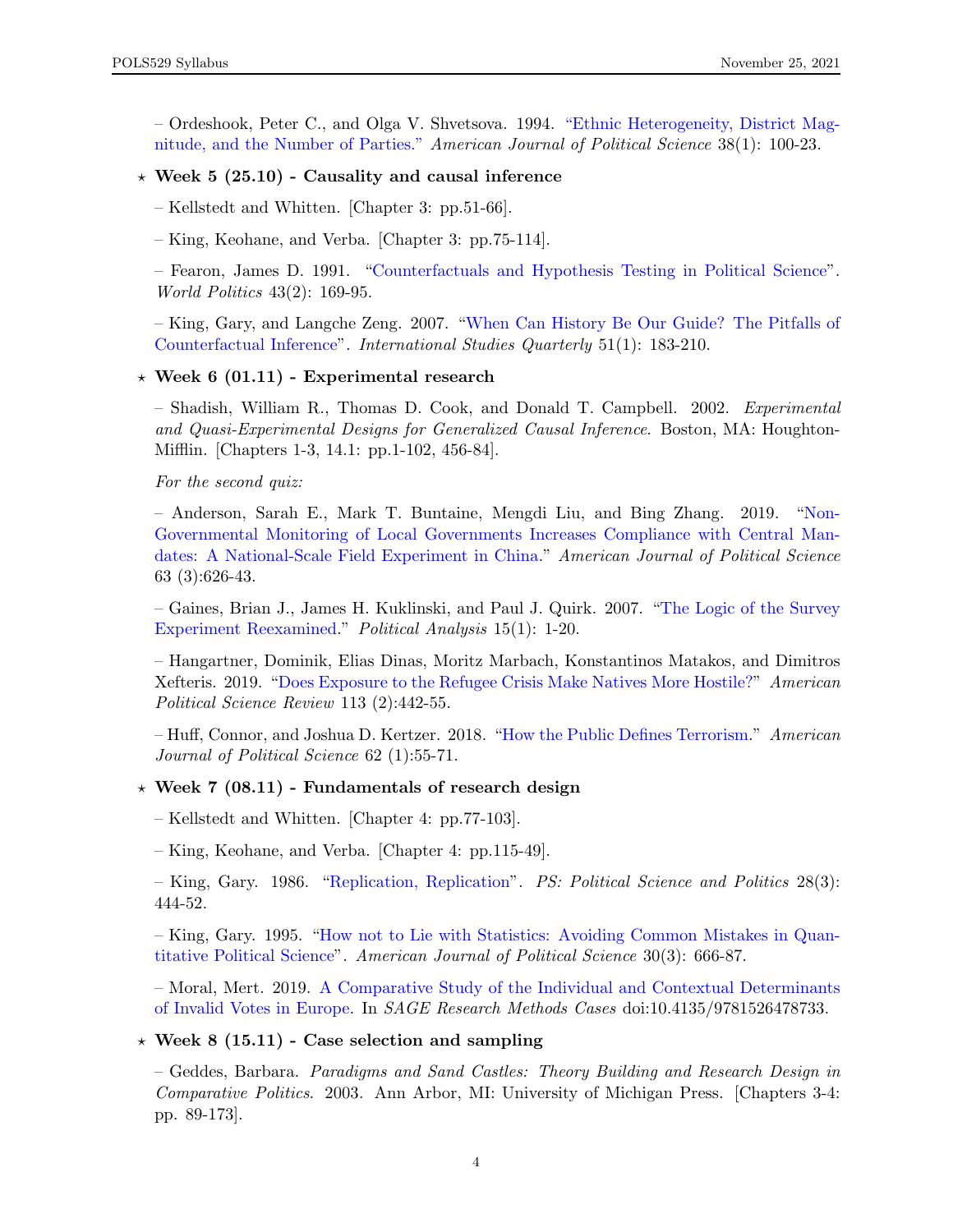– Wooldridge. [Appendix B: pp.684-711].

For the third quiz:

– Arel-Bundock, Vincent, and Krzysztof J. Pelc. 2018. ["When Can Multiple Imputation](https://www.cambridge.org/core/services/aop-cambridge-core/content/view/FDDDD1DB39FBFDEC6C352CFC1B167376/S1047198717000432a.pdf/when_can_multiple_imputation_improve_regression_estimates.pdf) [Improve Regression Estimates?"](https://www.cambridge.org/core/services/aop-cambridge-core/content/view/FDDDD1DB39FBFDEC6C352CFC1B167376/S1047198717000432a.pdf/when_can_multiple_imputation_improve_regression_estimates.pdf) Political Analysis 26 (2):240-5.

– Iacus, Stefano M., Gary King, and Giuseppe Porro. 2019. ["A Theory of Statistical Inference](https://www.cambridge.org/core/journals/political-analysis/article/theory-of-statistical-inference-for-matching-methods-in-causal-research/C047EB2F24096F5127E777BDD242AF46) [for Matching Methods in Causal Research.](https://www.cambridge.org/core/journals/political-analysis/article/theory-of-statistical-inference-for-matching-methods-in-causal-research/C047EB2F24096F5127E777BDD242AF46)" Political Analysis 27 (1):46-68.

– Pepinsky, Thomas B. 2018. ["A Note on Listwise Deletion versus Multiple Imputation.](https://www.cambridge.org/core/services/aop-cambridge-core/content/view/39DE56539189423F6C985B3B9EBF7E56/S1047198718000189a.pdf/note_on_listwise_deletion_versus_multiple_imputation.pdf)" Political Analysis 26 (4):480-8.

#### $\star$  Week 9 (22.11) - Measurement

- Kellstedt and Whitten. [Chapter 5: pp.104-24].
- King, Keohane, and Verba. [Chapter 5: pp.150-207].
- Wooldridge. [Chapter 1: pp.1-17].

#### $\star$  Week 10 (29.11) - Variables and distributions

- Acock. [Chapters 5-6: pp.131-195].
- Kellstedt and Whitten. Chapter 6 [pp.125-42].

#### $\star$  Week 11 (06.12) - Introduction to hypothesis testing

- Acock. [Chapters 7-8: pp. 196-276].
- Kellstedt and Whitten. [Chapter 7: pp.143-60].

– Rainey, Carlisle. 2014. ["Arguing for a Negligible Effect.](https://onlinelibrary.wiley.com/doi/abs/10.1111/ajps.12102)" American Journal of Political Science 58 (4):1083-91.

#### $\star$  Week 12 (13.12) - Correlation and bivariate regression

- Kellstedt and Whitten. [Chapter 8: pp.161-87].
- Wooldridge. [Chapter 2: pp.19-65].

– King, Gary, Michael Tomz, and Jason Wittenberg. 2000. ["Making the Most of Statistical](http://www.jstor.org/stable/2669316?seq=1#page_scan_tab_contents) [Analyses: Improving Interpretation and Presentation"](http://www.jstor.org/stable/2669316?seq=1#page_scan_tab_contents). American Journal of Political Science 44(2): 347-61.

#### Course Requirements

#### • Final Research Paper

\* You may study any topic/research question that falls within the (broad) boundaries of political science. However, you must meet with me at least once before October 18, 2020 to determine the research design of your study and discuss what you will be able to do with what you will learn this semester.

\* Your working hypothesis should take a "cause and effect" form and your final research paper should be organized as follows: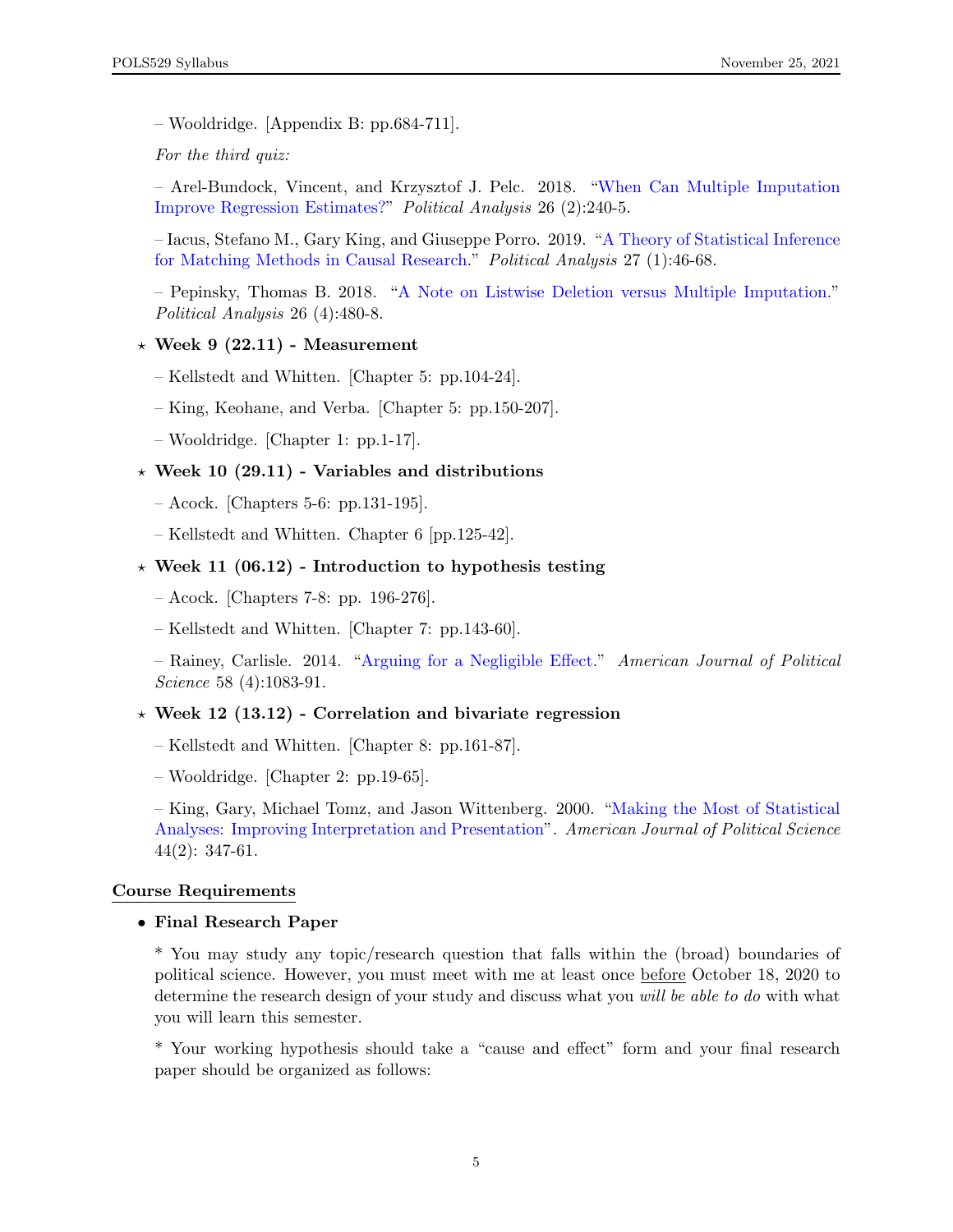- Introduction approximately 2 pages, where you briefly state your research question and explain why it should be studied (i.e., thre relevance of your study), how and in what regards your research contributes to the main debate(s) in literature, and your main point (theoretical argument).
- Literature review approx. 2-3 pages, where you discuss the state of previous research, and rival and/or conflicting explanations for your phenomenon of interest, and explain how and in what regards your study differs from previous literature (i.e., the novelty of your study).
- Theoretical expectations approx. 2 pages, where you clearly explain your theoretical expectations informed by the previous literature, explain the direction of the causal relationship between your outcome of interest and main explanatory variable/s, and deduct at least one testable hypothesis.
- Research design approx. 2-3 pages, where you provide conceptual and operational definitions of your dependent and main explanatory/independent variable/s, describe how you will *look into* the problem  $-e.g.,$  hypothesis testing (and/or model specification and estimator), ruling out rival explanations, decision rules, important assumptions, and potential econometric problems and their solutions.
- Empirical findings approx. 3-4 pages, presentation and graphical illustration of (at least) a bivariate relationship, and careful interpretation of your empirical findings in statistical and substantive terms.
- Conclusion approx. 2 pages, a summary of what you have done and why you have done that, along with a short discussion of the significance of your findings for the related literature, strengths and limitations of your study, and how your research does and further research would improve our understanding of the topic.
- Appendix (Stata do file)

## • Research Presentation

– Using Beamer, I expect you to prepare a professional presentation, which covers the motivation, research question, hypothesis, research design, empirical findings, conclusions, and limitations of your research in about 10-12 slides.

– Each presentation will be randomly assigned a discussant who will be responsible for reading the presenter's all short assignments and providing an informed critique of his/her research.

– Your presentation grade will be based on your discussion question/s, your presentation, and your answers to the questions that your classmates and I will ask during the Q&A session.

### • Final Exam

– At the end of the semester, you will have a 3 hours-long, open-book final exam for which you will be responsible for all assigned readings and lecture slides.

– In addition to three short essay questions, I will ask you to evaluate the research design of a recent article published at a prominent political science journal.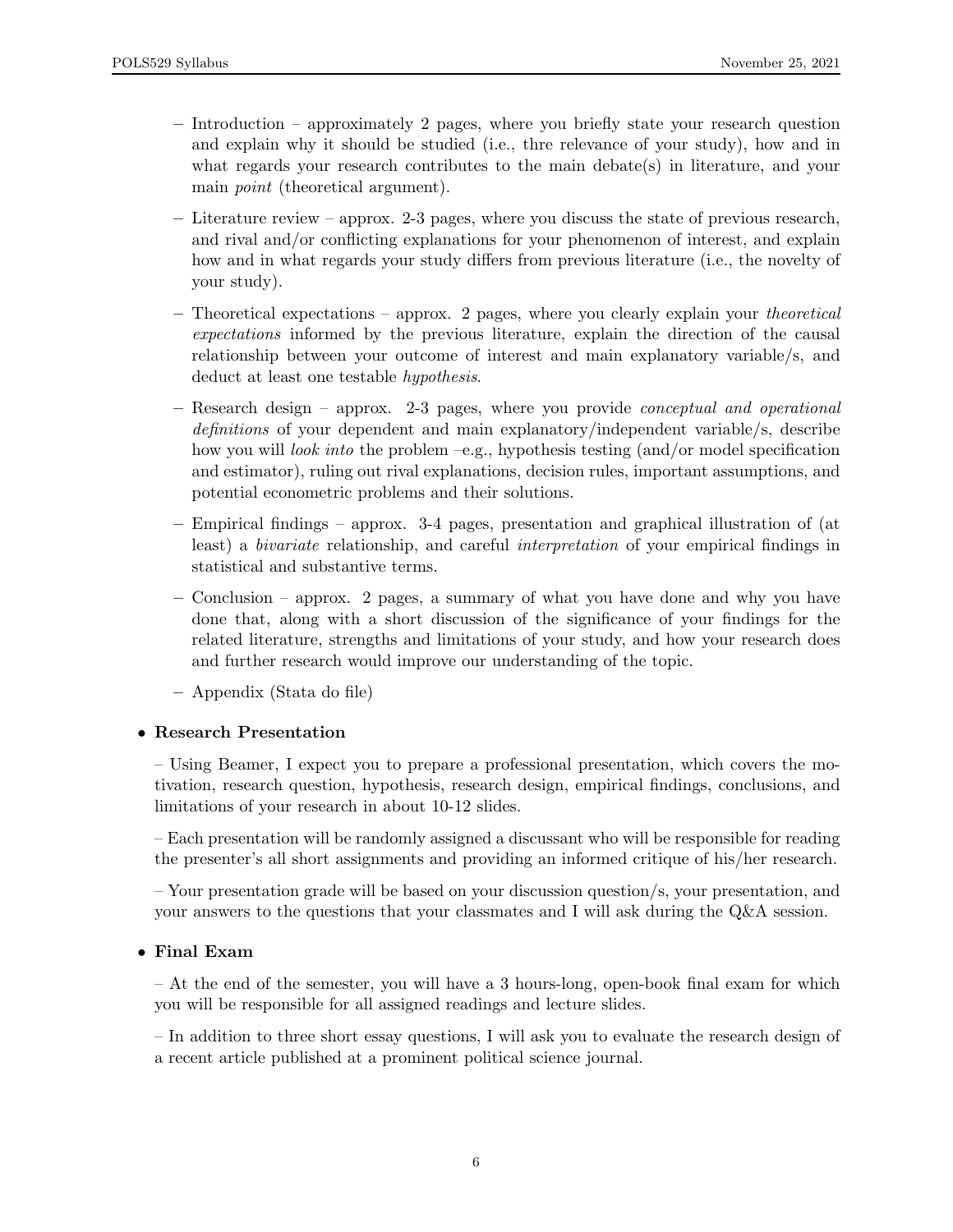## Grading

– To receive a passing grade from the course, you **must** complete all course requirements.

– Grades will be given on a 101-point scale. Cumulative final grades will then be converted to letter grades at the end of the semester as follows:  $85-100=A$ ,  $80-84=A$ ,  $75-79=B$ ,  $74-70=B$ ,  $65-69=B$ , 60-64=C+, 55-59=C, 50-54=C-, 45-49=D+, 40-44=D, 0-39=F.

– Assignments in turn constitute  $25\%$  (final exam),  $20\%$  (final research paper),  $10\%$  (research presentation),  $35\%$ <sup>[10](#page-0-0)</sup> (short assignments),  $10\%$  (attendance and participation) of your final grade.

## Software

– In addition to our regular lectures, we will have weekly discussion and recitation sessions. In six of those (see the course outline above), we will instead have software lab sessions<sup>[11](#page-0-0)</sup> that are intended to introduce you to LAT<sub>EX</sub> and Stata.

– After our first lab session, all remaining assignments (including your research presentation) should be compiled in LATEX and submitted (either via email or to Turnitin) as PDF documents.

– There are many, free or paid, editors for TEX documents and compiling PDF files. I suggest using [MikTeX](https://miktex.org/about) on Windows and [MacTeX](http://www.tug.org/mactex/) on Mac, but you are free to use any other one.

– The "LATEX Package" folder on SU Course+ provides you with various templates, examples, and helpful tips. You can also find answers for most of your questions about LAT<sub>EX</sub> and other helpful tips on [its online forum.](https://tex.stackexchange.com/)

– You will quickly get to the realization of that you need to (learn how to) use a statistical software package for your graduate training, your independent research, and future academic and/or professional endeavors.

– Unless you are (quite) familiar with another statistical software,  $^{12}$  $^{12}$  $^{12}$  you will use Stata in both POLS529 and POLS530. Learning a new language is not easy, but crucially important especially if you are in the Ph.D. program or would like to apply for one in the future.

– Before our first Stata session, you should have its most recent version (i.e., Stata 17 SE) installed on your personal computer. Installation instructions for both Windows and macOS are available on the IT Department's [website.](http://software.sabanciuniv.edu/academic/Stata/v17/)

### Course Meetings Policy and Attendance

– You must complete all assigned readings and have your questions ready prior to the lectures.

– Since most topics we will cover in this course are technical, assigned readings are likely to require further explanation and clarification. We will thus follow a traditional lecture format, but you are strongly advised and will be frequently encouraged to ask any and all questions you might have.

– Not attending the lectures will have detrimental consequences later on. Nonetheless, stuff happens –especially during these turbulent times. Should scheduling conflicts arise, please inform me before they happen and note that, except for very rare, serious, and documentable instances, as graduate

 $10$ The short assignment with the lowest grade will be dropped when calculating your final grade.

<sup>&</sup>lt;sup>11</sup>Note that, if necessary and upon prior notice, we may schedule additional sessions.

 $12$ You are free to use R as well. Yasemin Hoca and I will, however, not answer your software-related questions or provide software-specific solutions for the problem sets for other statistical software.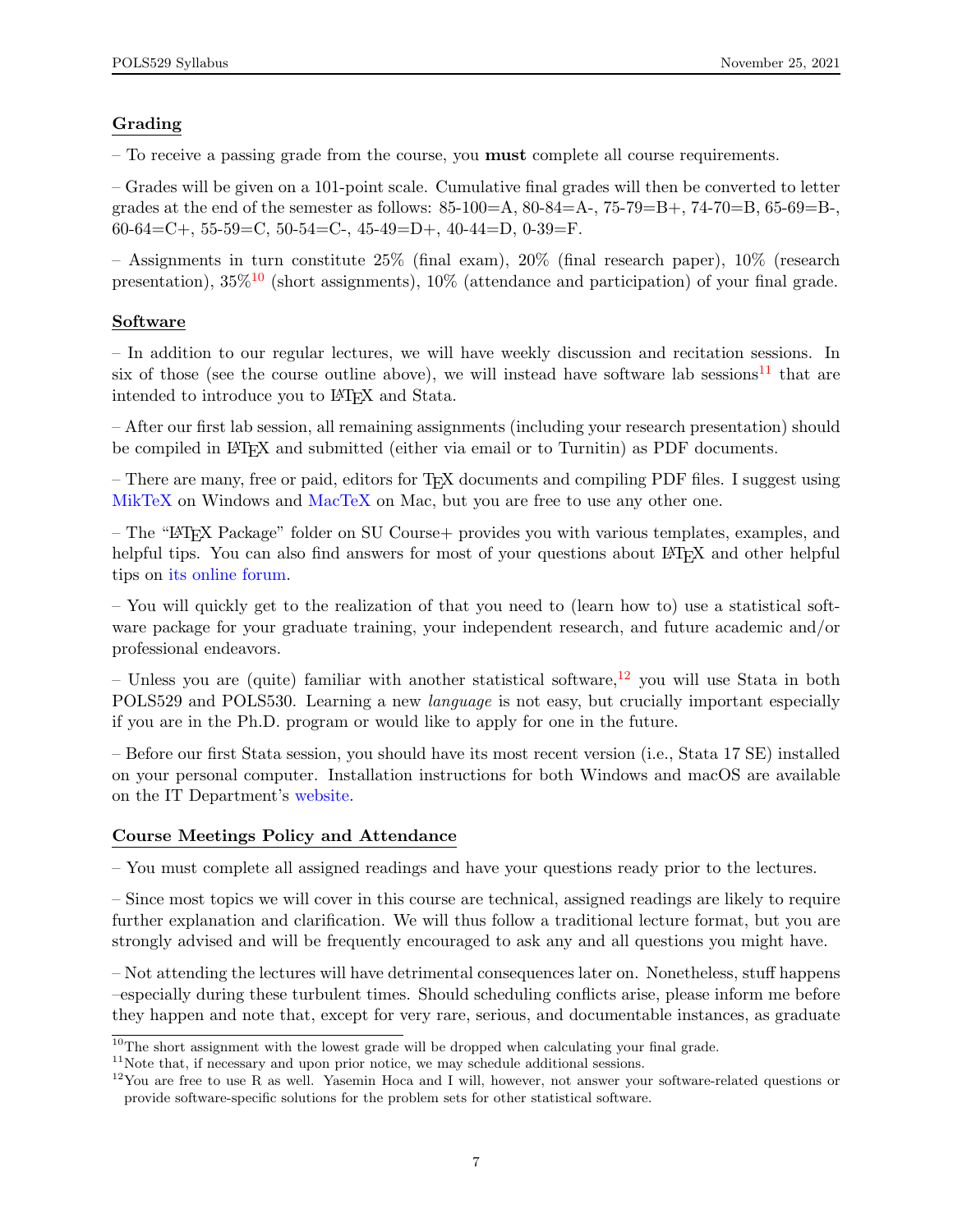students, you should attend all lectures, and discussion/recitation, lab, and additional sessions having a well-informed assessment of all assigned readings. Otherwise, each missed week will result in a 2.5 points grade penalty on your final grade.

– You are required to turn off your cellphones during the lecture and discussion session. You may use your computer (or tablet) only for course-related activities. I may ask those violating these two simple rules to put their electronic devices away or leave the classroom.

## Syllabus

– This syllabus includes important information and administrative requirements about when, how, and what you should do to pass this course with a good grade. Please read it carefully and read it again before you email your teaching assistant or instructor.

– The PDF version of the syllabus on SU Course+ is the official syllabus for this course as it is updated periodically.<sup>[13](#page-0-0)</sup> Please visit the [course page](https://sucourse.sabanciuniv.edu/plus/course/view.php?id=3857) to view its most recent version.

## Course Page and e-mails

– After each lecture, I will post the lecture slides and weekly problem sets, if any, to the [course](https://sucourse.sabanciuniv.edu/plus/course/view.php?id=3857) [page.](https://sucourse.sabanciuniv.edu/plus/course/view.php?id=3857) [14](#page-0-0)

– I will use your Sabanci University email to communicate administrative and other course-related issues with you. Please check your email regularly and, if necessary, reply in a timely manner.

– The fastest way to contact me is always via email. Please feel free to send me an email any time and about any relevant academic or non-academic issue.

### Formatting, Writing, Late Submission, and Grade Appeals

– There will be a written assignment in every two weeks in the first two parts and each week in the last part of the semester for which a tentative schedule is provided above. The exact schedule is, however, contingent on our progress and subject to change upon prior notice.

– There are no margin or font requirements for written assignments. You should, however, turn in stapled and professional-looking papers (i.e., with your name, page numbers, proper citations, a properly formatted bibliography, and professional-looking tables and/or graphs).

– Please proofread your assignments for spelling, grammatical, and typographical errors.

– Note that I pay particular attention to writing and the correct use of terminology. Yasemin Hoca or I will provide you with annotated copies of your written assignments to improve your writing in both form and content, and you are expected to take our comments into account in your remaining assignments.<sup>[15](#page-0-0)</sup>

– Late submissions for all written assignments will be penalized by 1 (one) point for each hour they are late. You will receive 0 (zero) if your final research paper is late by more than 1 hour!

<sup>&</sup>lt;sup>13</sup>Course content, requirements, and policies are subject to change at the discretion of the instructor.

 $14$ Any content published on SUCourse+ or YouTube were created to be used and distributed within Sabanci University. The intellectual property rights of the content belong to the instructor and Sabancı University without any limitations. It cannot be used, copied, or reproduced to third parties without the prior written permission of the instructor and Sabanci University.

<sup>&</sup>lt;sup>15</sup>The "How to Write Package" folder on SU Course+ includes many helpful tips on writing for social scientists.